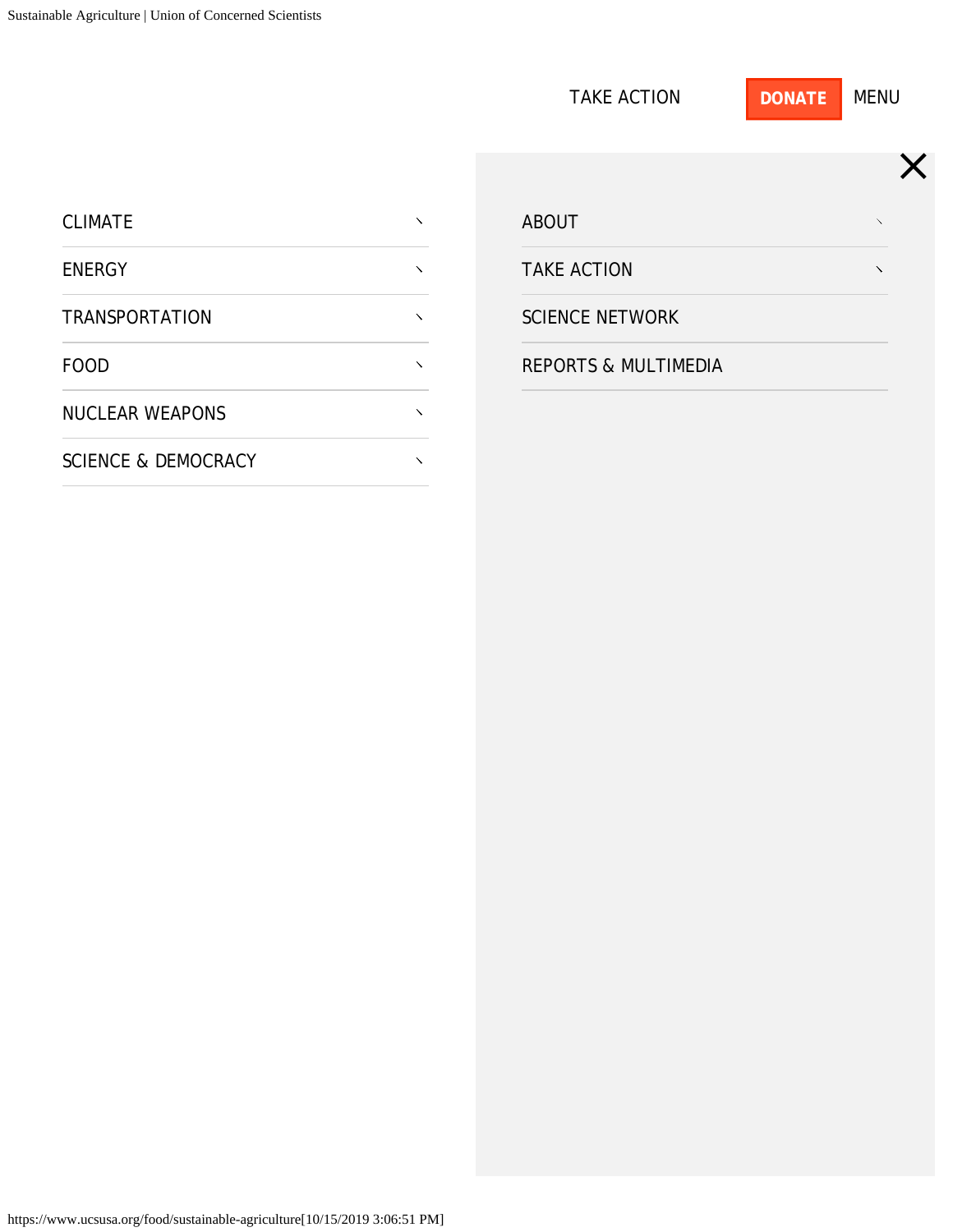<span id="page-1-0"></span>This model of agriculture is marked by practices such as monoculture (planting the same one or two crops over a large area year after year), raising crops and livestock in isolation from each other, and leaving farmland bare and vulnerable to erosion and nutrient loss between commercial crops.

The industrial model ignores a crucial fact: farms are ecosystems complex, interdependent networks of living things. Farmers succeed by managing their ecosystems to produce food efficiently. But if we want that success to continue over the long term, we must also manage farm ecosystems sustainably, nurturing their resilience and self-regenerating capacity.



EXPLAINER

#### **[What is Sustainable](https://www.ucsusa.org/resources/what-sustainable-agriculture) [Agriculture?](https://www.ucsusa.org/resources/what-sustainable-agriculture)**

There's a transformation taking place on farms across the United States.

# **Restoring soil health**

Multiple generations of industrial

[REPORT](https://www.ucsusa.org/resources/turning-soils-sponges)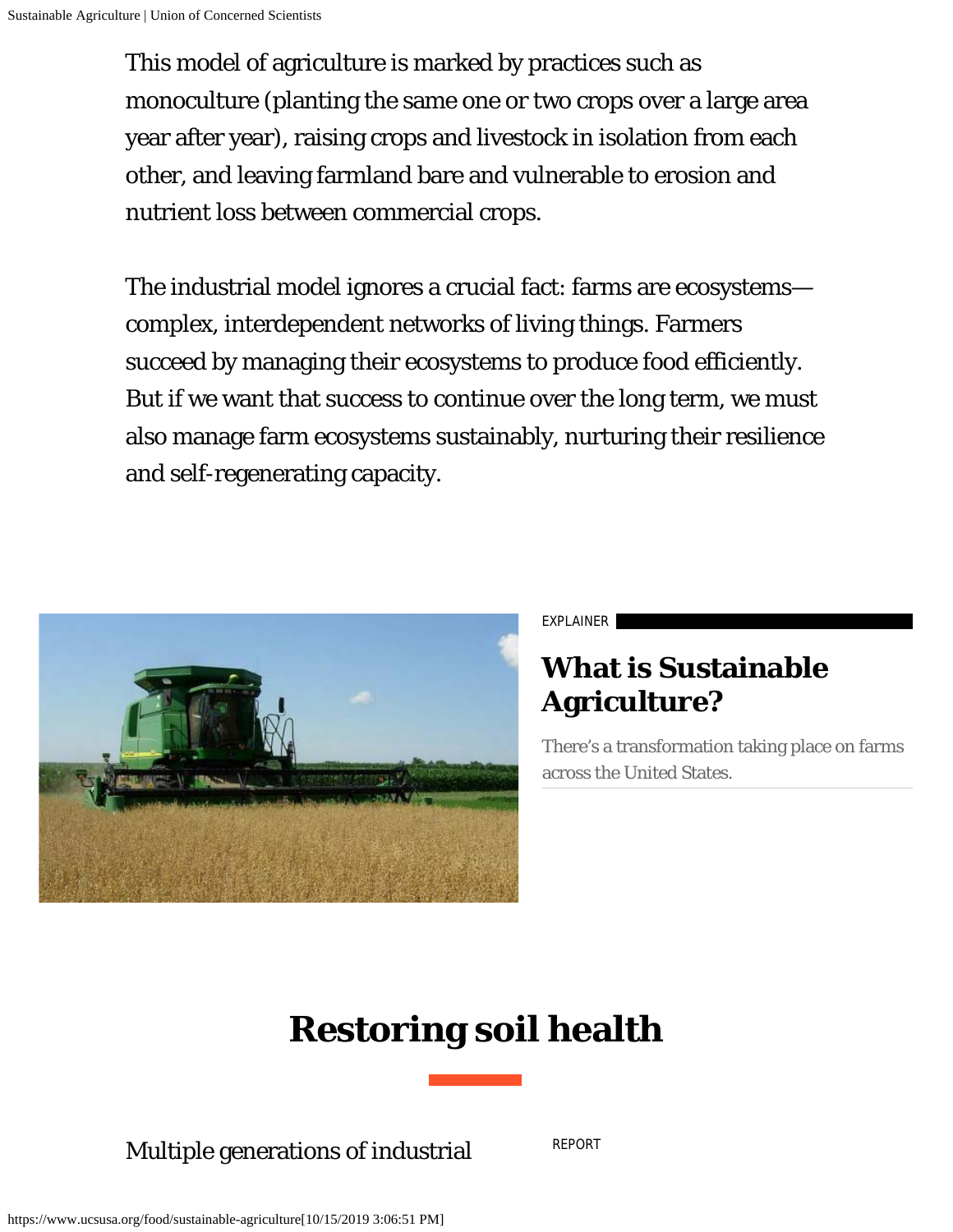farming have taken a toll on one of our most precious resources: the "dirt" beneath our feet.

Healthy soil is a rich, complex system teeming with microbial and invertebrate life. This diverse biological community performs vital services to maintain the soil's chemical balance and physical



**[Turning Soils into](https://www.ucsusa.org/resources/turning-soils-sponges) [Sponges](https://www.ucsusa.org/resources/turning-soils-sponges)**

Floods and droughts in farm country do billions of dollars in damage every year. Farmers can reduce that damage by building healthier soils.

structure so that it can continue producing a rich harvest for generations to come.

Industrial agriculture damages soil through practices that deplete its organic matter and degrade its structure. The result is farmland that needs heavy doses of fertilizer to be productive, is prone to erosion and runoff that pollutes waterways, and is increasingly vulnerable to floods and droughts—a vulnerability that will only worsen as climate change impacts grow more severe.

The solutions are out there: reduce plowing; protect soil year-round with cover crops and more complex crop rotations; incorporate deep-rooted plants on and around farms to hold nutrients and water (while also providing habitat for wildlife and pollinators).

A growing number of farmers, with the help of agroecological science, are taking on the challenge of using these methods to rebuild healthy soils.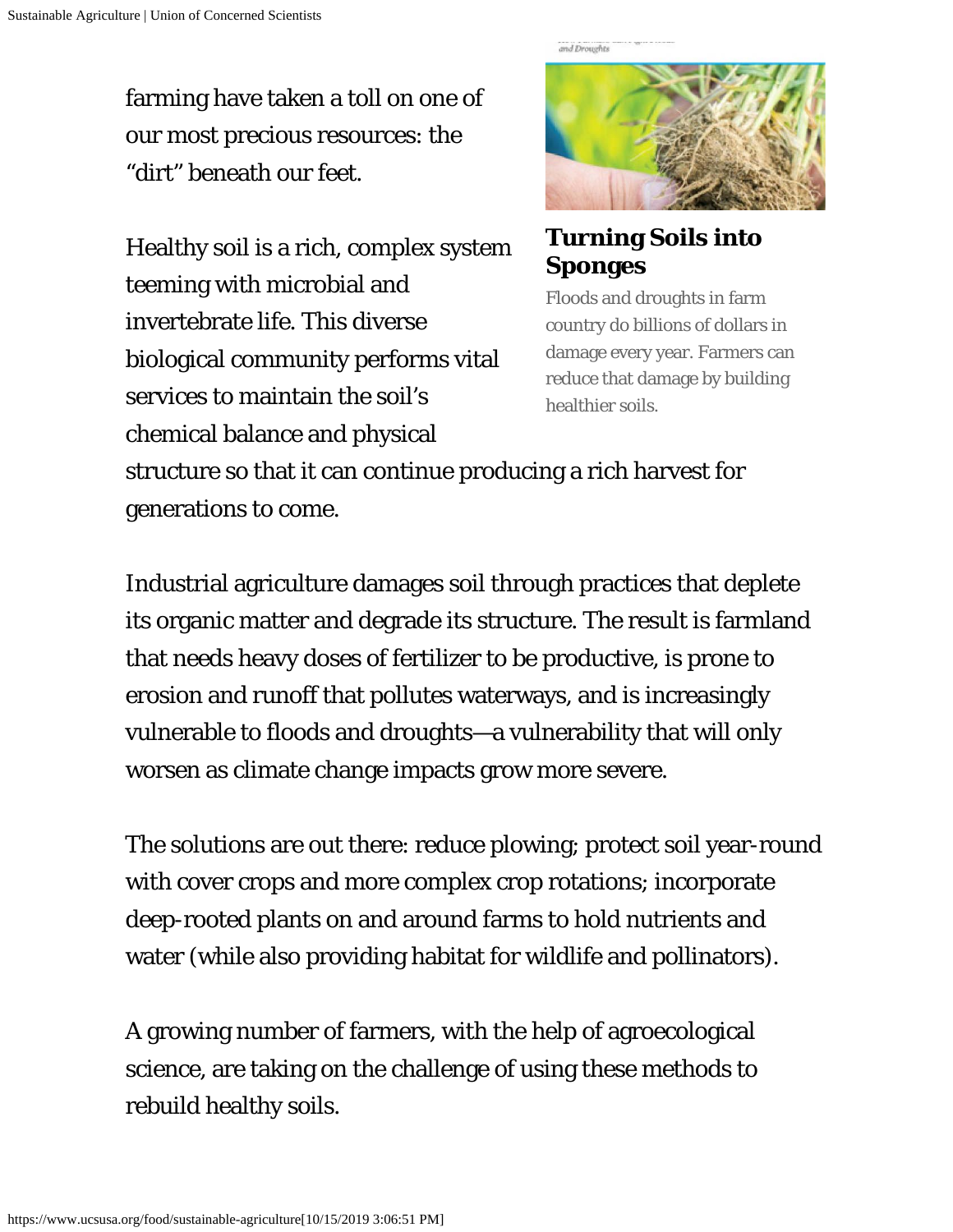### **Diversifying farm landscapes**

"Keep it simple" is often good advice. But when you're trying to manage a healthy farm ecosystem, it's a recipe for failure. Natural systems are diverse and complex, and sustainable farm operations aim to mirror and nurture that complexity.

By oversimplifying the landscape in the name of efficiency, industrial agriculture impoverishes the farm



**[Rotating Crops,](https://www.ucsusa.org/resources/rotating-crops-turning-profits) [Turning Profits](https://www.ucsusa.org/resources/rotating-crops-turning-profits)**

Shifting Iowa's dominant two-crop farming system toward a more diverse crop mix can be a win-win for farmers and the environment.

ecosystem. This creates resource deficits that farmers must make up through heavy application of fertilizers and pesticides, with serious environmental consequences.

Instead, sustainable agriculture works with nature, using practices such as uncultivated "prairie strips" and integrated crop/livestock management to increase biodiversity and keep the farm ecosystem healthy. This greatly reduces the need for chemical inputs, leaving the farm more viable and productive for the long haul.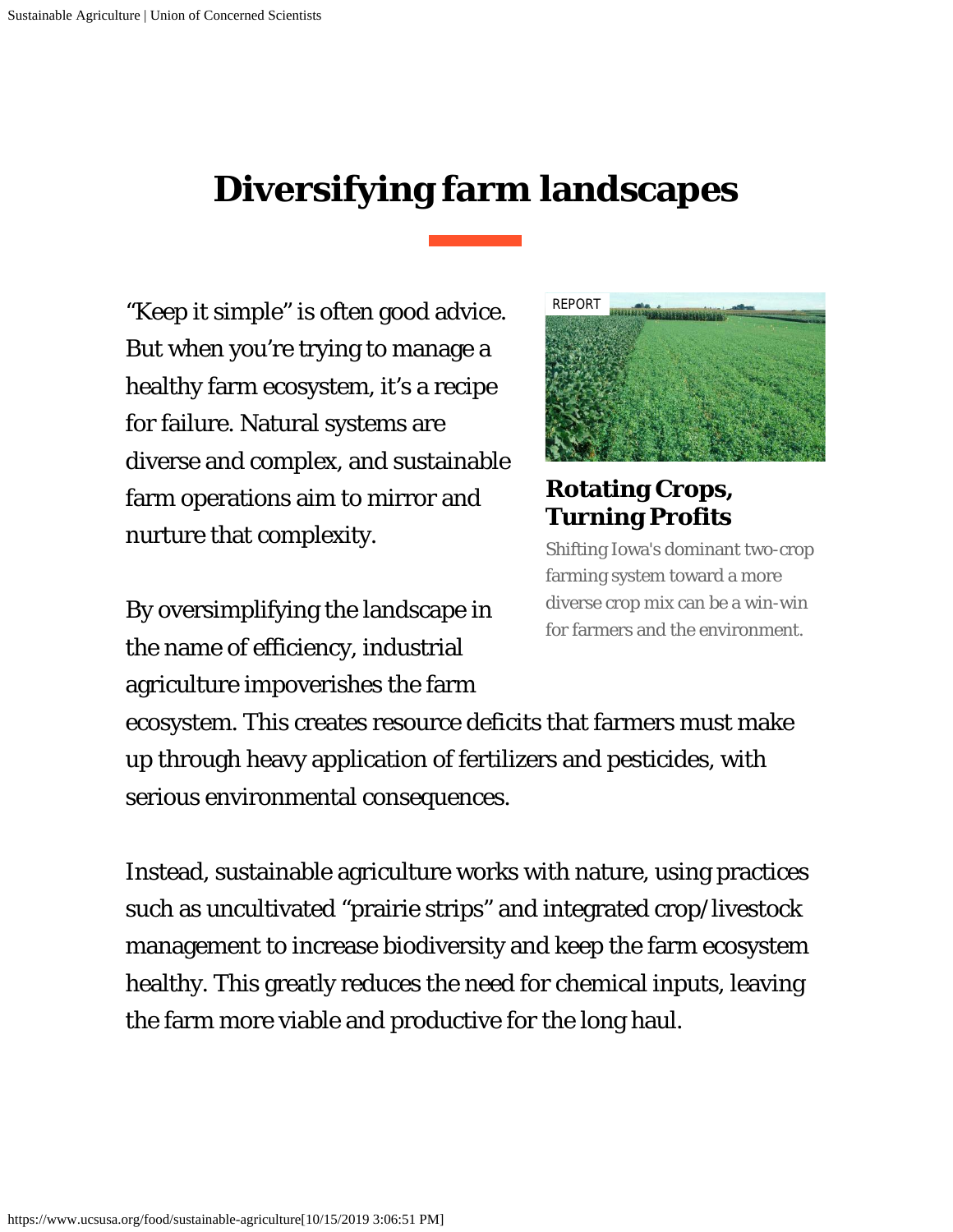## **Building climate resilience**

Climate change is hitting farmers hard already, and it's only going to get worse. Droughts, floods, extreme heat and other climate impacts will wreak havoc in farm country, reducing yields, increasing erosion and pollution, and threatening both farmers' businesses and our food supply.



#### **[Climate Change and](https://www.ucsusa.org/resources/climate-change-and-agriculture) [Agriculture](https://www.ucsusa.org/resources/climate-change-and-agriculture)**

Industrial agriculture makes farms more vulnerable to climate impacts.

The predominant industrial agriculture model has left farms even more vulnerable to climate impacts. But policies and tools that support farmers in adopting science-based sustainable practices can make agriculture more resilient and adaptable, ensuring that farmers—and our food supply—can withstand climate challenges.

| <b>Get email updates</b><br>Sign up for updates from UCS; you can           | <b>Support our work</b>      |  |  |  |                                                                                  |  |
|-----------------------------------------------------------------------------|------------------------------|--|--|--|----------------------------------------------------------------------------------|--|
| unsubscribe at any time.                                                    |                              |  |  |  | $\mid$ opt_25 $\mid$ opt_50 $\mid$ opt_100 $\mid$ opt_250 $\mid$ opt_1000 $\mid$ |  |
| <b>Get text alerts</b><br>Text "SCIENCE" to                                 | opt_other<br>Make it monthly |  |  |  |                                                                                  |  |
| 662266 or sign up online.                                                   |                              |  |  |  |                                                                                  |  |
| Msg & data rates may apply. Text STOP<br>to opt out. No purchase necessary. |                              |  |  |  |                                                                                  |  |